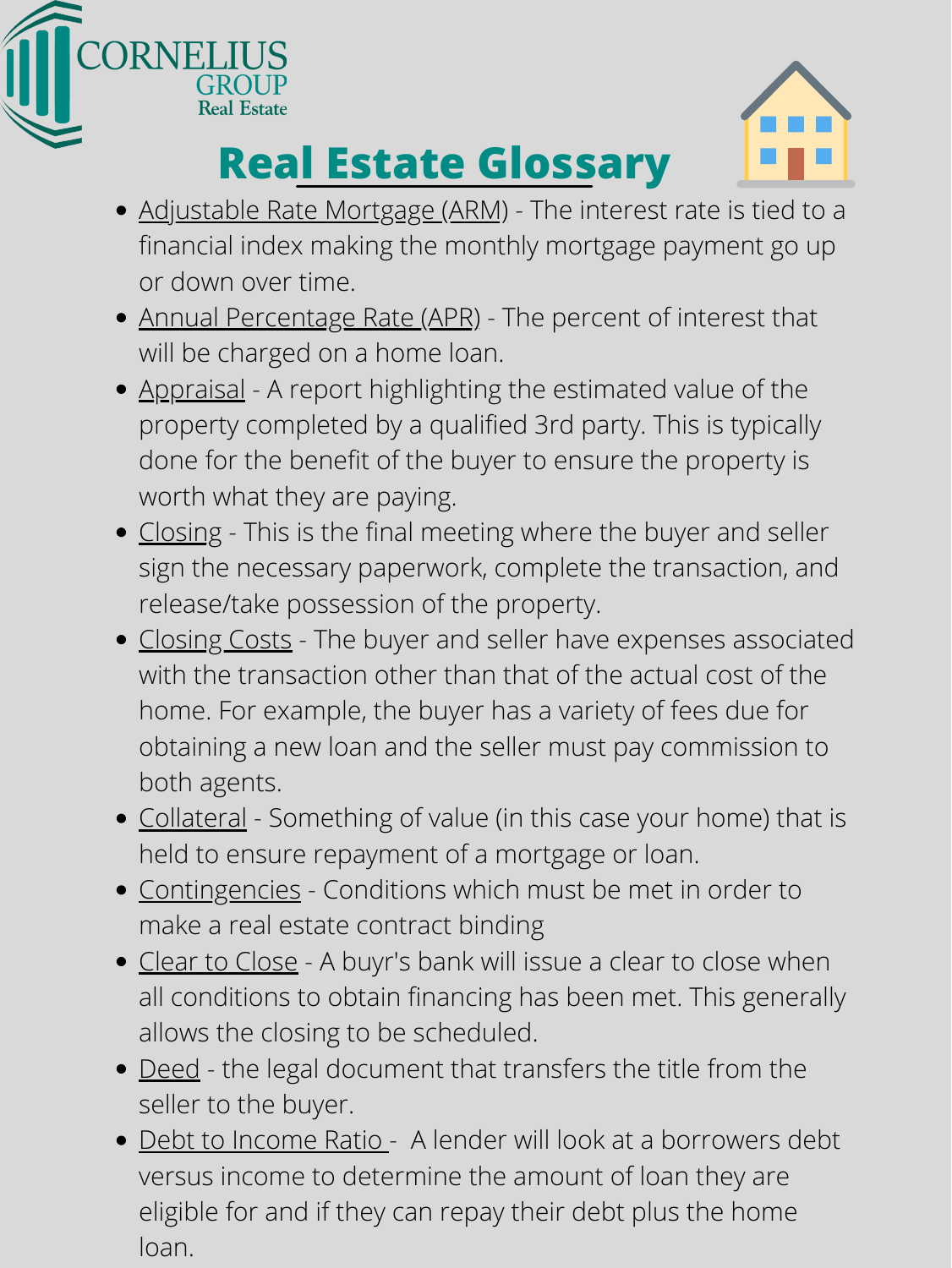

- Deposit The amount a buyer will deposit with a real estate contract. It's then deposited and (generally) held by the listing real estate agent and credited to the buyer at closing
- Distressed Property Property of a homeowner who was unable to keep up with the mortgage payments and/or tax bill on the property. It is common for a distressed property to be sold below market value.
- <u>Down payment</u> A percent of the cost of the property that is paid up front as a part of the mortgage.
- Escrow The time period from when the contract is written and accepted by the seller to when the home sale actually closes.
- Equity The difference in the market value of a home versus what is owed on the home.
- FHA A mortgage that is financed through a private lender and insured by the **Federal Housing Administration**, often requiring a lower down payment and income to qualify. • For Sale By Owner (FSBO) - The process of selling real estate without the help and representation of a real estate agent/broker.
- Lender is a person or party who loans out money. It can be a banlk, credit union, corporate entity, or investor.
- Listing a home that is for sale
- Listing agent The agent who represents the seller in the home buying process.
- Mortgage broker The broker is the individual or company who is responsible for taking care of all of the aspects of the deal between the borrowers and lenders.
- Pre-Approval this is a letter obtained from the buyer from a bank stating an estimate of how much the bank will lend them. This helps in determining what the buyer can afford.